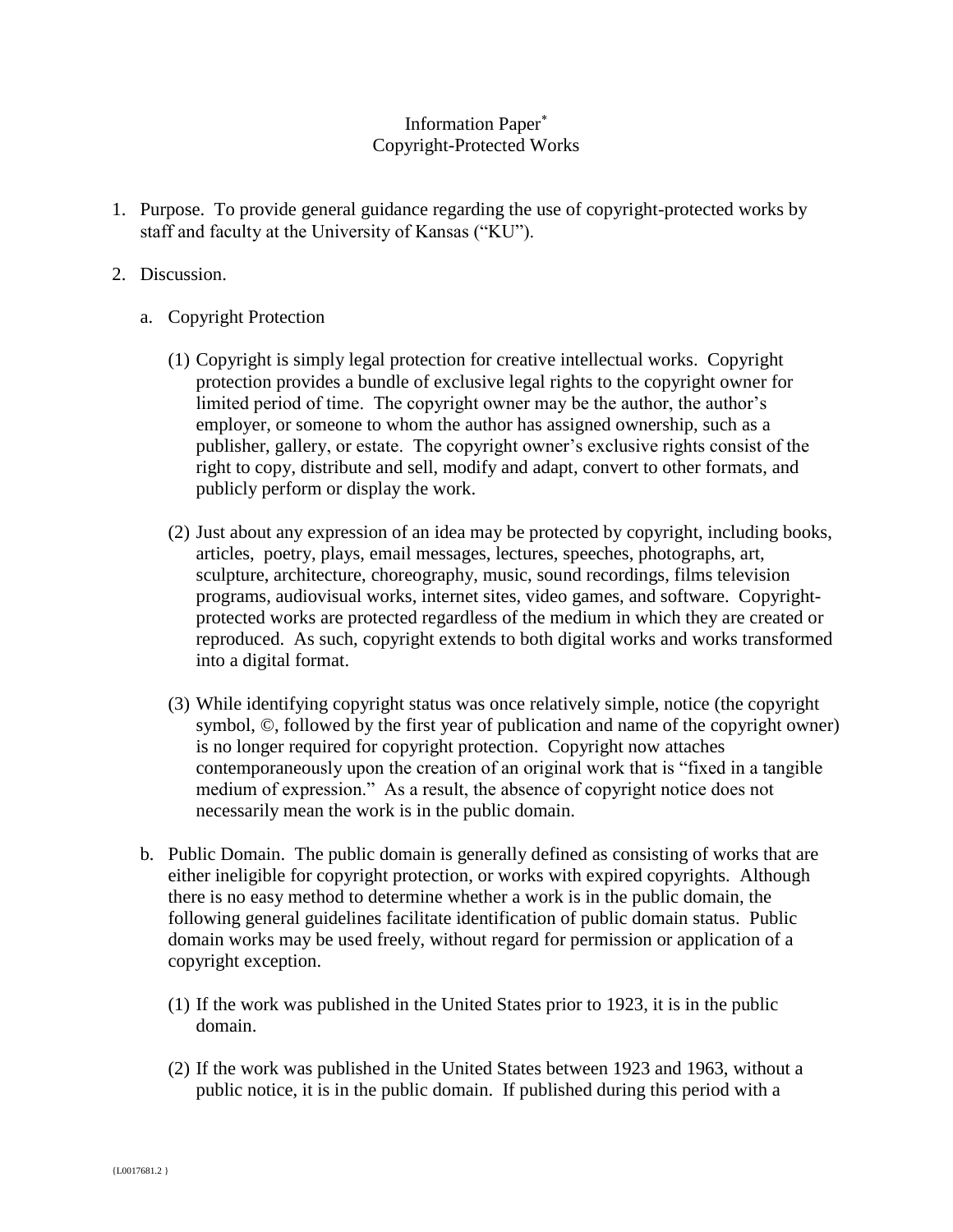copyright notice but registration was not renewed, it is in the public domain. If published during this period with a copyright notice and registration was renewed, it is generally protected for sixty-seven years from date of publication.

- (3) If the work was published in the United States between 1964 and 1978, without a copyright notice, it is in the public domain. If published during this period with a copyright notice, it is generally protected for ninety-five years from the date of publication.
- (4) If the work was published in the United States between 1978 and 1 March 1989, without a copyright notice *and* registration, it is in the public domain. If published during this period with notice, but without registration, it is generally protected for seventy years from the death of the author.
- (5) After 1 March 1989, all works published and unpublished are generally protected for seventy years from the death of the author. For works of corporate authorship, however, the copyright term is the shorter of ninety-five years from publication, or one hundred twenty years from creation.
- c. Federal Government Works. Federal government employees may not copyright works created in their official capacity. Such works are those undertaken as part of assigned duties, or produced with federal government resources. Federal government works are in the public domain.
- d. Personal Use Licensing. Personal use of copyright-protected works is usually authorized by a license granted concurrently with purchase. For example, films are usually sold or rented "for home use only." This personal license does not authorize public distribution or display of the work, nor does it grant permission to incorporate the material in derivative works, such as PowerPoint presentations, videos, and other media.
- e. Penalties. The potential penalties for copyright infringement are significant, including fines ranging from \$200 to \$150,000 per infringement and/or imprisonment. Liability may be reduced in cases of nonprofit educational use, however, where the user can demonstrate that his or her good faith evaluation of the fair use factors resulted in a reasonable belief that the use was fair use.
- f. Exceptions. There are three exceptions to copyright law commonly used by educators: fair use, classroom performance, and distance education. Fair use is most frequently applied by nonprofit educational institutions, as it is much broader and more flexible than the other two. If an exception to copyright law applies to a specific use, the material may be used without regard to permission.
- 3. Fair Use Exception. Because fair use is technology neutral, the same analysis applies regardless of the medium in which copyright-protected works are created or used. Reliance upon this exception should be limited to those cases in which the weighing of the four factors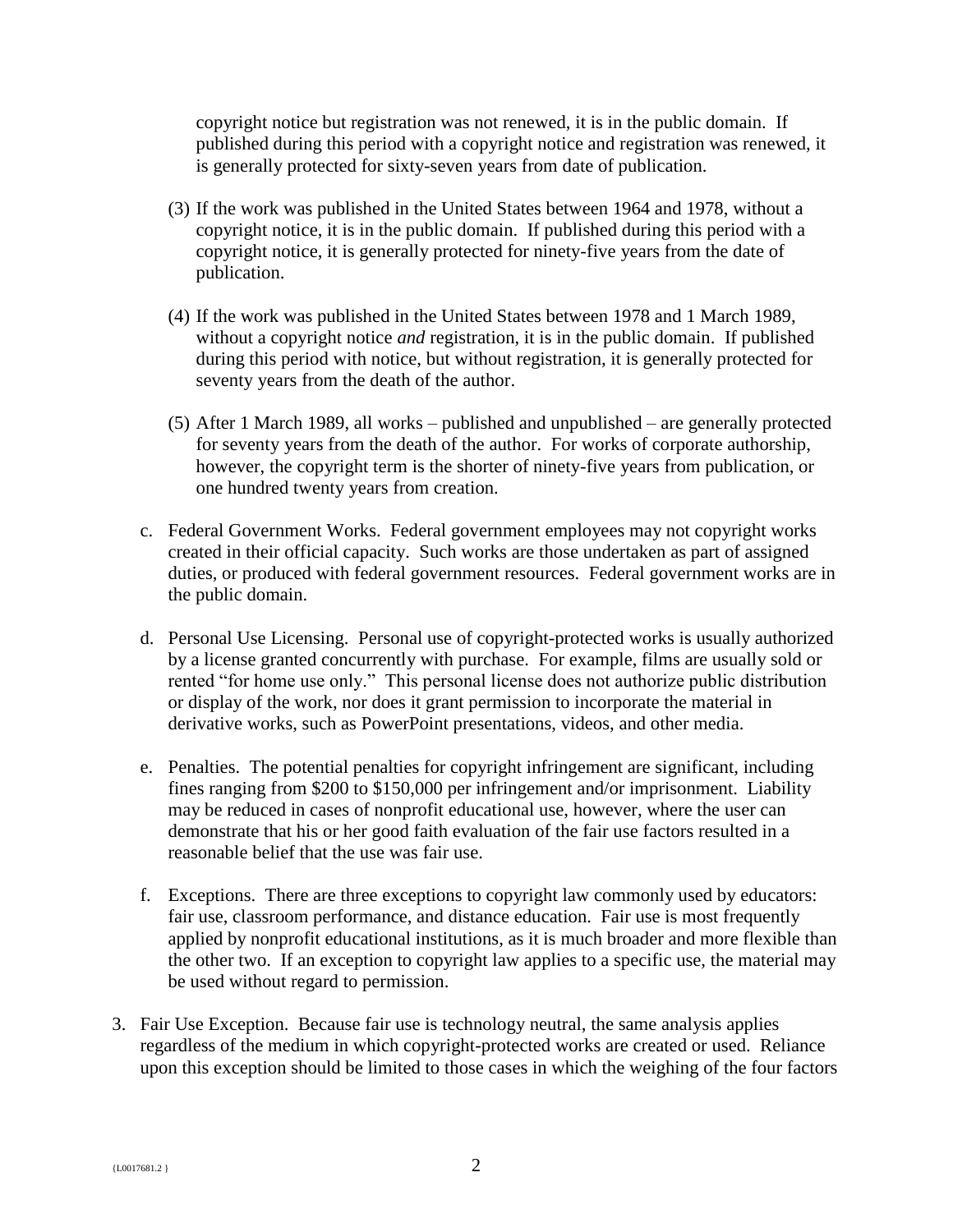of the analysis favors the fair use of a portion of another's copyrighted work. The analysis should be carefully documented to support a conclusion of fair use.

- a. Fair Use Factor 1 *Character and Purpose of Use.* Is the use merely reproductive, or does it transform the work? Is the use commercial or nonprofit? Although educational use generally favors the user, it is critical to note that there is no general exception to copyright protection which permits unrestricted use for educational purposes.
- b. Fair Use Factor 2 *Nature of Copyright-Protected Work.* Is the work creative or factual? Use of factual material, as opposed to a creative work, generally favors the user.
- c. Fair Use Factor 3 *Amount and Substantiality of Use.* What size is the sample in relation to the entire work? Does the use go to the heart of the work (*i.e.*, the seminal, defining moment)? While there are several criteria used to evaluate this prong, limited use, which targets specific educational goals, generally favors the user.
	- (1) *Brevity*. The following examples offer guidelines for maximum use which favors fair use. Notwithstanding these guidelines, the use of material which constitutes the heart of the work is not fair use. The guidelines may be helpful, but they are not part of the copyright statutes.
		- (a) Text Material A complete article, story, or essay of less than 2,500 words; or, an excerpt of no more than 10 percent, or 1,000 words, whichever is less.
		- (b) Poetry An entire poem of less than 250 words (but no more than three poems by one poet, or five poems by different authors in a single work); an excerpt of no more than 250 words (but no more than three excerpts from one poet, or five excerpts from different poets in a single work).
		- (c) Music An excerpt of no more than 10 percent of a song or music video (but no more than thirty seconds of the total musical work).
		- (d) Motion Media An excerpt of no more than 10 percent, or three minutes, whichever is less.
		- (e) Illustrations or Photographs An excerpt of no more than five images from a single artist or photographer; an excerpt of no more than 10 percent, or fifteen images, whichever is less, from a collection.
		- (f) Data Sets An excerpt of no more than 10 percent, or 2,500 entries, whichever is less.
	- (2) *Spontaneity.* The inspiration and decision to use the work and the moment of its use for maximum teaching effectiveness must be so close in time that it would be unreasonable to expect a timely reply to a request for permission. The guidelines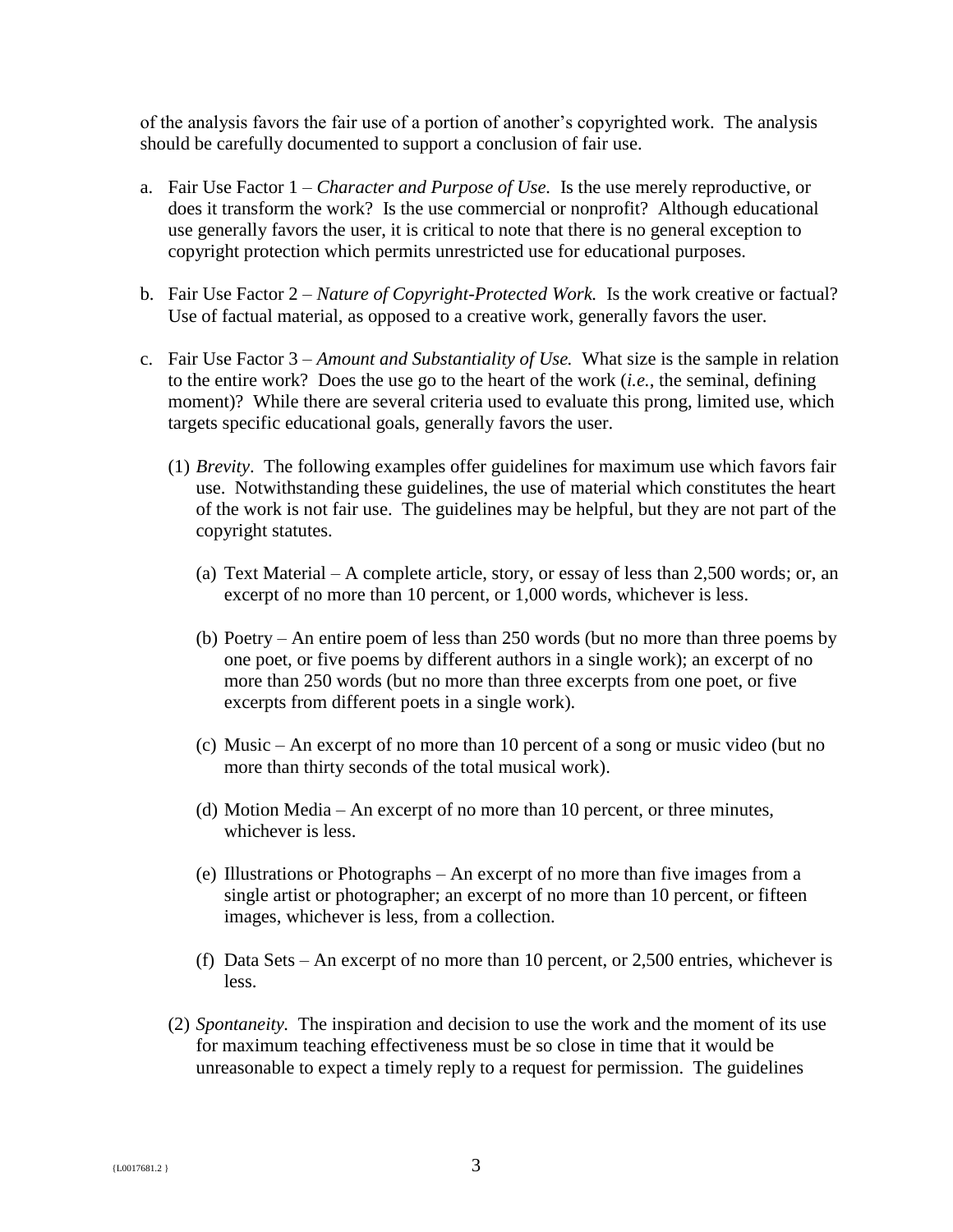caution that reliance on fair use in nine or more separate instances in a single semester tends to negate the good faith aspect of fair use.

- (3) *Multiplicity.* Limit access to copyright-protected works. Make no more than one hard copy per student enrolled in the class. In an electronic environment, use passwords or some other authentication method to ensure that only students enrolled in the class have access to the material. Deactivate, or otherwise make inaccessible, internet pages that contain copyright-protected material at the end of each semester, or sooner, if the material is no longer needed. Apply other technological measures, as available, to reasonably prevent students from retaining the works beyond the class session and further distributing them.
- (4) *Cumulative Effect.* Obtain permission for copyright-protected works used in more than a single semester. Routine use of copyright-protected material over successive semesters is not within the spirit of fair use.
- d. Fair Use Factor 4 *Effect of Use.* Does the use affect potential sales of the original work? Protection extends to loss of sales, regardless of whether use is for entertainment or educational purposes. Fair use does not extend to commercial educational materials, such as workbooks, exercises, and test booklets and answers. Moreover, copying may not be used to create, replace, or substitute for anthologies, compilations, or collective works. Use with little to no market impact generally favors the user; however, this factor is difficult to overcome.
- 4. Classroom Performance Exception. An audiovisual work, such as a film or television program, may be presented in its entirety, so long as four criteria are satisfied.
	- a. Classroom Performance Factor 1 *Method.* The performance must involve face-to-face teaching. Faculty and students must be simultaneously present throughout the performance. Accordingly, closed-circuit, remote, and web-based transmission are not contemplated by this exception.
	- b. Classroom Performance Factor 2 *Activity.* The performance must be integral to specific, systematic instructional activity. As such, the size or length of the material sampled should correlate directly with the mediated teaching activity. If an instructor intends to present an entire film, but has only forty-five minutes of teaching points, the sample used should be limited to forty-five minutes.
	- c. Classroom Performance Factor 3 *Forum.* The performance must occur in a classroom or similar place devoted to instruction, such as a department conference room or an auditorium.
	- d. Classroom Performance Factor  $4 Copy$ . The performance must rely upon a copy which was legally made and obtained (i.e., not a bootleg copy). With this exception only, faculty may use a film borrowed from a library or video rental service, or originally purchased for personal use.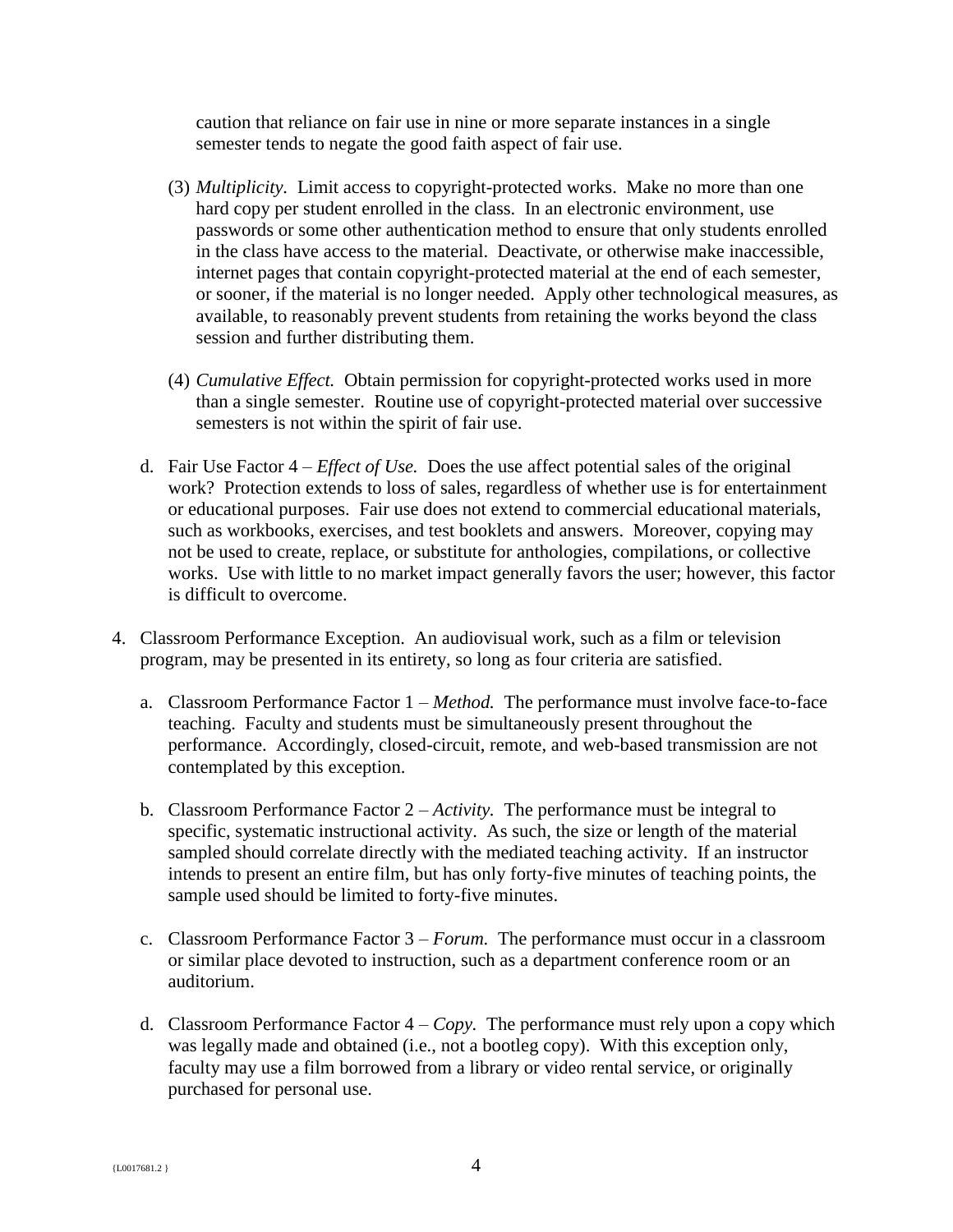## 5. Distance Education Exception

- a. Commonly known as the Technology, Education, and Copyright Harmonization ("TEACH") Act, the distance education exception permits limited use of copyrightprotected material in mediated instructional activities that are similar to face-to-face teaching. Faculty may use copyright-protected materials, but only in portions, or under conditions, analogous to conventional teaching and lecture formats. Thus, this exception does not permit scanning and uploading of full or lengthy works, stored on a website, for students to access throughout the semester – even for private study in connection with a formal course.
- b. Although the TEACH Act may appear to offer greater flexibility with respect to use of copyright-protected material, the law's rigorous requirements and numerous restrictions make it less advantageous than application of the fair use exception in the context of teaching at KU. Accordingly, faculty should apply fair use analysis to scanning, uploading, and transmission of copyright-protected materials for student use.
- 6. Guidance
	- a. Assume that any non-federal governmental work created in the last seventy-five years is protected by copyright. Works that are subject to copyright protection may only be used with the permission of the copyright owner, or with a documented determination of exception to copyright protection (e.g., fair use).
	- b. Draft a memorandum for record to capture your analysis of the fair use or classroom presentation exceptions. Maintain this document in a department file.
	- c. If an exception to copyright law does not apply, request permission (*i.e.*, a "license") from the copyright owner for each specific use. While there is no standard format for requesting permission, provide specific information regarding the course name and general description; teaching point for which the work will be used; number of students who will receive the work; the manner in which the work will be distributed (e.g., hard copy, electronic); and the duration of, and frequency with which, the instructor intends to distribute the work. Retain copies of the request, and subsequent authorization, to use copyright-protected material.
	- d. Always credit the source of copyright-protected works. Provide a full bibliographic description (including author, title, publisher, and place of publication) and notice of copyright (including copyright symbol, year of first publication, and name of copyright owner). For example, "Photographs and Videos Copyright © 2005, John Doe. Used with permission. All rights reserved."
- 7. Conclusion. This information paper contains general guidance about copyright law and policy to assist KU faculty, staff and students in understanding this complex area of law; it does not provide legal advice. Legal advice can only be given and received in direct